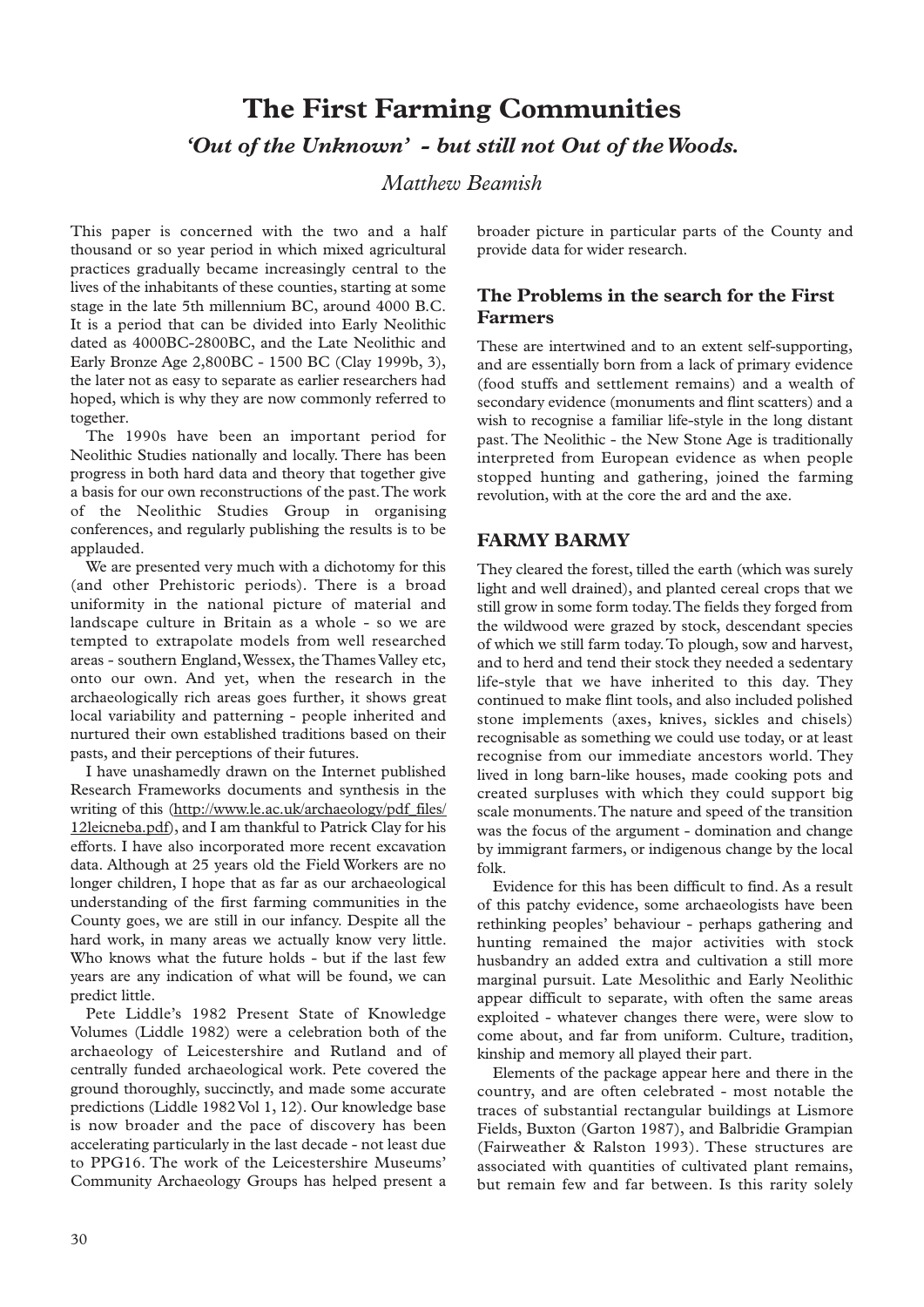

**Fig. 1. Parishes with evidence of Neolithic or Bronze Age activity, Leicestershire and Rutland Sites and Monuments Record 2001.**

because of plough damage - were buildings like these and the cultivation of cereals commonplace or special? These structures tend to belong to the fourth rather than the third millennia BC - to the Early rather that Late Neolithic - and whatever their popularity do not form the base of continuous building tradition.

Much European Early Neolithic research focussed on the spread of the particular form of longhouse dwelling agriculturalists along the light and fertile windblown soils or loess in Western Europe.The subject of Patrick Clay's PhD - *The East Midlands Claylands in Prehistory* - is itself a focus on the most significant historic preconception for these counties (and one so clearly borne from a culture or mind-set of intensive arable agriculture) that the predominant clay subsoils of the county were unattractive to agriculture and therefore unattractive to early farming communities. The surprise appearance of clayland flint scatters in the Late 1970s and early 1980s led to the rethink and an attack on the myth was published, 'Out of the Unknown' (Clay 1989). Further

work amply demonstrated that the clayland equals nogo land was fundamentally untrue, and that indeed the opposite may well be the case. Both light windblown soils and glacial clays would have developed forest brown earths until cleared, with similarly fertile characteristics (Clay 1999a, 19).

### **The Evidence**

Given the dispelling of the *unpopular* myth, and accepting that there was activity in this area in the Neolithic period, the next step is to review the evidence and where it comes from, and attempt to reconstruct that activity.

The counties of Leicestershire and Rutland cover an area of 2,157 sq km.The land comprises lowland largely covered by glacial drift deposits, with limestone and ironstone ridges to the east (the Jurassic ridge) and Precambrian uplands to west (flanked by the Coal measures and Mercian mudstone. 60% of the area is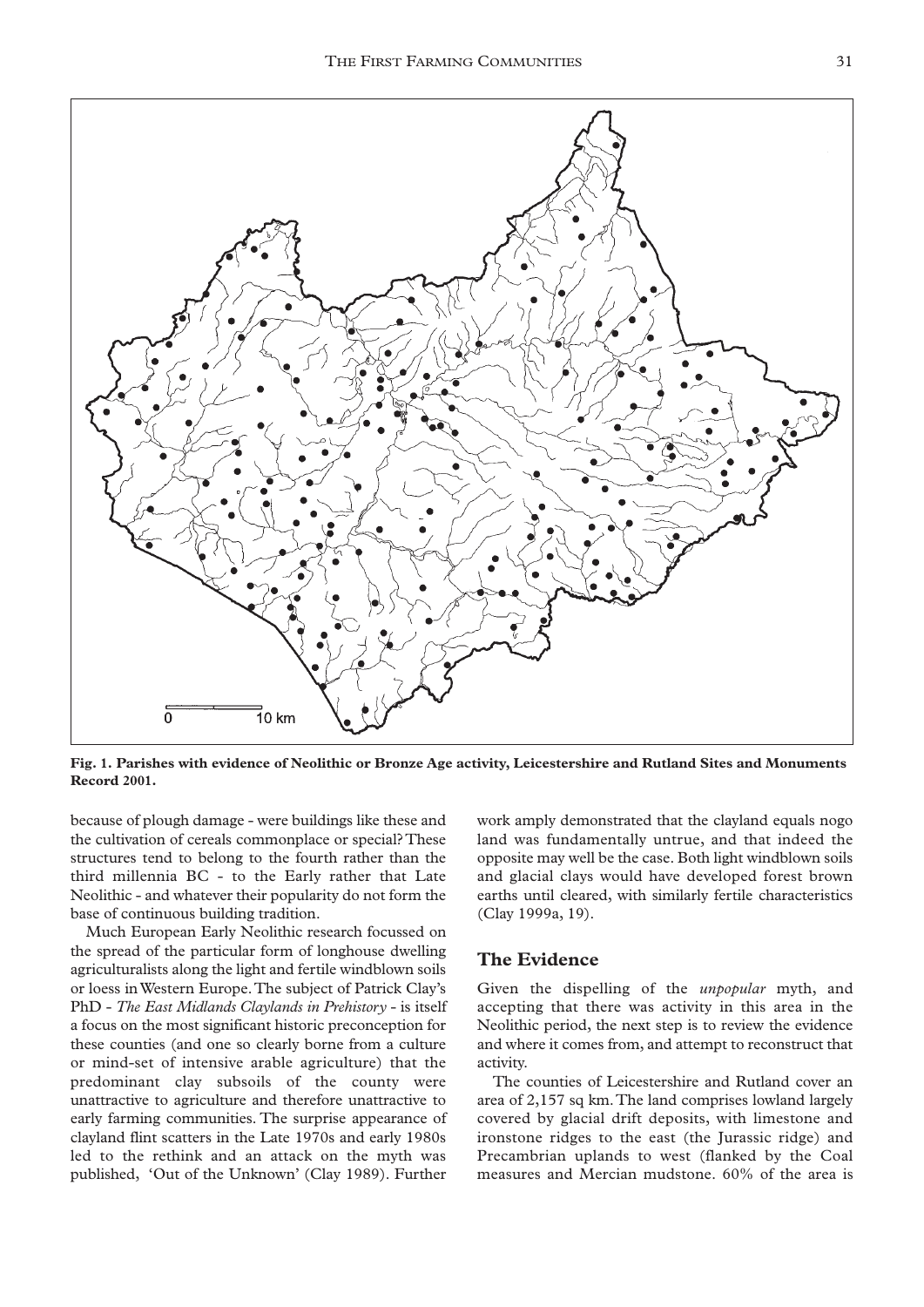

**Fig. 2. Finds of Neolithic Pottery.**

covered in clay.The land is well dissected by streams and rivers. The major rivers with their tributaries are the Trent in the north and west, the Avon in the southwest and Welland in the southeast. The Soar bisects the area north south.The County lies on a Midlands watershed with rivers flowing to opposing coasts.

Of the 223 Leicestershire Parishes, and 58 Rutland Parishes, totalling 281, 179 or 64% now have entries relating to the Neolithic or Bronze Age on the Sites and Monuments Record (Fig. 1).

The collected evidence has been gathered by chance find, or organised activity by individuals, and community and professional groups. So there is fairly widespread evidence, and the SMR is only an indicator of resource (Clay 1999b, 2). What is the potential state of the resource? How much of the County is destroyed and developed, and ploughed deeply? Work in a neighbouring County estimates 74% to have been deep ploughed and 12% destroyed, with high potential unploughed or sealed and protected areas at a maximum 9% (Kidd 2000 http://www.le.ac.uk/archaeology/pdf\_files/

19nh1stmill.pdf). Experienced Leicestershire county researchers estimate between 2% and 4% of ploughed fields have been fieldwalked (Richard Knox pers. comm.).

So what have the peoples of the Neolithic left behind for us to find?

The most common evidence due to its durability and collectability will remain the surface scatters of flint and stone artefacts such as cores, flakes, blades, scrapers, knives, arrowheads, etc. At best they can identify recently disturbed sites of short duration, and at worst 5,000 year long collections that have been eroded and ploughed down to leave little but tangled and confused remains.

When excavated flint and stone scatters produce variable results. In cases where excavated, results below scatters are variable. Sometimes nothing lies beneath, sometimes occasional features, and rarer still the monuments that so clearly mark a change in human behaviour between the Mesolithic and Neolithic.

Monuments and features had not been recognised ten years ago, but both Early and Late Neolithic groups of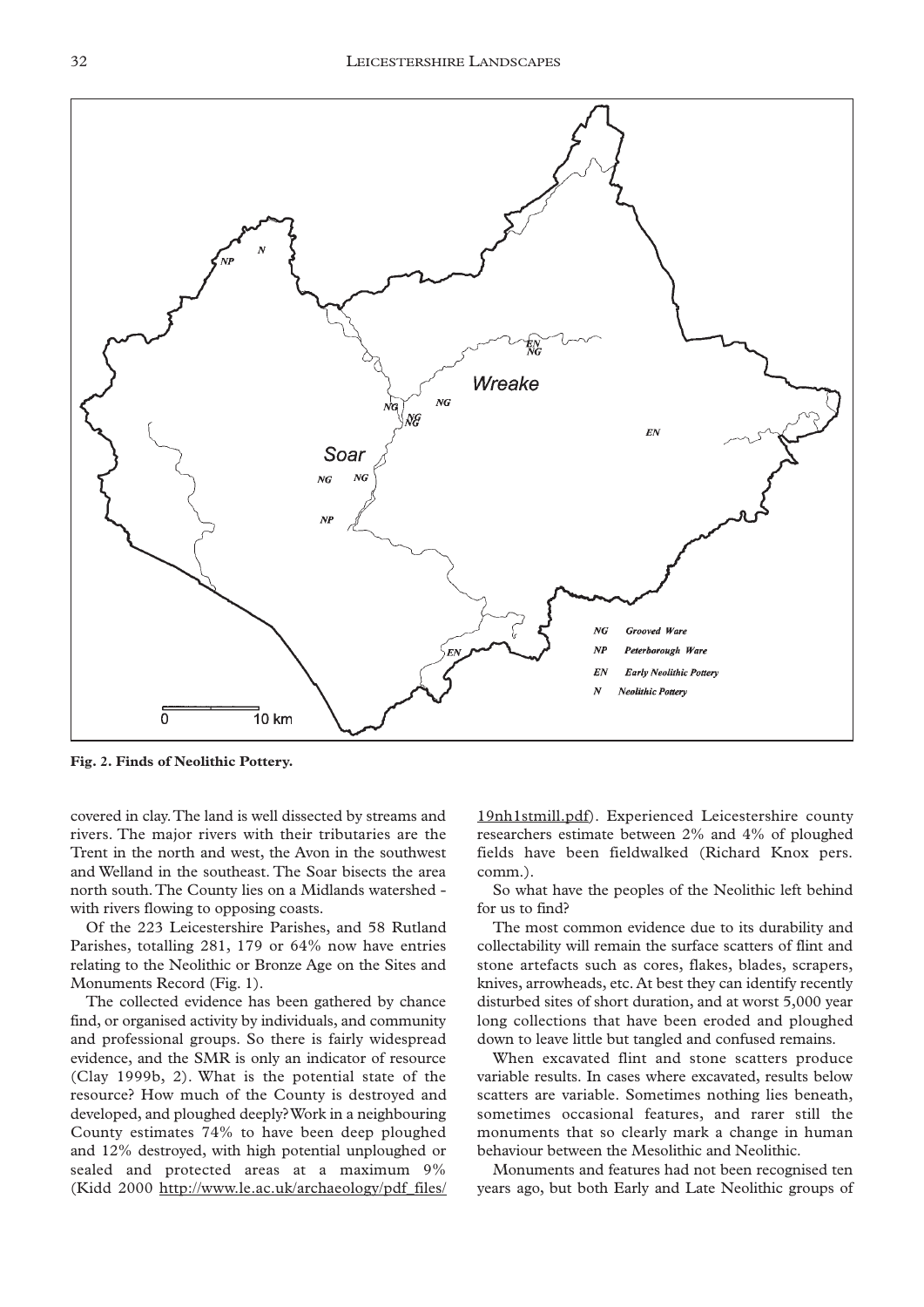

**Fig. 3. Eye Kettleby, Melton Mowbray. Two opposed Long Enclosures of Neolithic date (solid), with later prehistoric burial and boundary forms (after Finn in prep.).**

material have been excavated in recent years mostly due to PPG16 (Fig. 2). Finds of Neolithic pottery have increased by 1000% since 1991 (Clay 2001, 17).

Palaeo-environmental information that can include pollen, insects, snails and plant remains have now been gathered from a number of locations. The early results from well preserved land surfaces beneath the Sproxton and Eaton round barrows have disappointingly not been repeated and yet a steady number of palaeochannels are now being sampled for remains in the valley bottoms of Soar,Trent and Wreake.

#### **The Early Neolithic**

Lithic analyses by Clay have identified seventeen Early Neolithic *core* areas on the SMR, twelve of which had evidence of Late Mesolithic activity. These are located mostly on boulder clay at an average height of 111m. OD, which is slightly lower than that for Late Mesolithic core areas (Clay 1999b, 4).

In areas of systematic survey density of these *Core Areas* averaged one every 3.4 sq. km.With approximately 1898 sq. km. of undeveloped land one might imagine a further 558 core sites across the County waiting to be found.

61 stone axes have been found. 46% come from clay soils. Of these Great Langdale (Group VI) from Cumbria are the most numerous. We know that polished stone axes were quarried somewhere in the Charnwood region (Group XX), possibly at Charley (SMR Ref needed here). The highest incidence of Group XX axes remains in the High Peak (near the head of the River Derwent), whilst only 8 have been found in Leicestershire (Fig. 5).

The earliest possible excavation evidence has been found at Croft, near the confluence of the Thurlaston Brook and River Soar at around 70m OD. Here gullies forming surviving small circular or sub-circular structures have been found, but can only be tentatively dated on nearby lithics to the Late Mesolithic or Early Neolithic.

Until recently no clearly attributable or recognisable Early Neolithic monuments existed in the counties. The excavation Eye Kettleby, Melton Mowbray, has led to the discovery of 2 opposed *Long or Mortuary Enclosures,*dated to the Early Neolithic by form and an associated pit containing a deposit of Early Neolithic pottery (Neil Finn in prep) (Fig. 3). These complement cropmarks from Ketton, Misterton and Harston and may relate to a Long Enclosure tradition as found at West Cotton in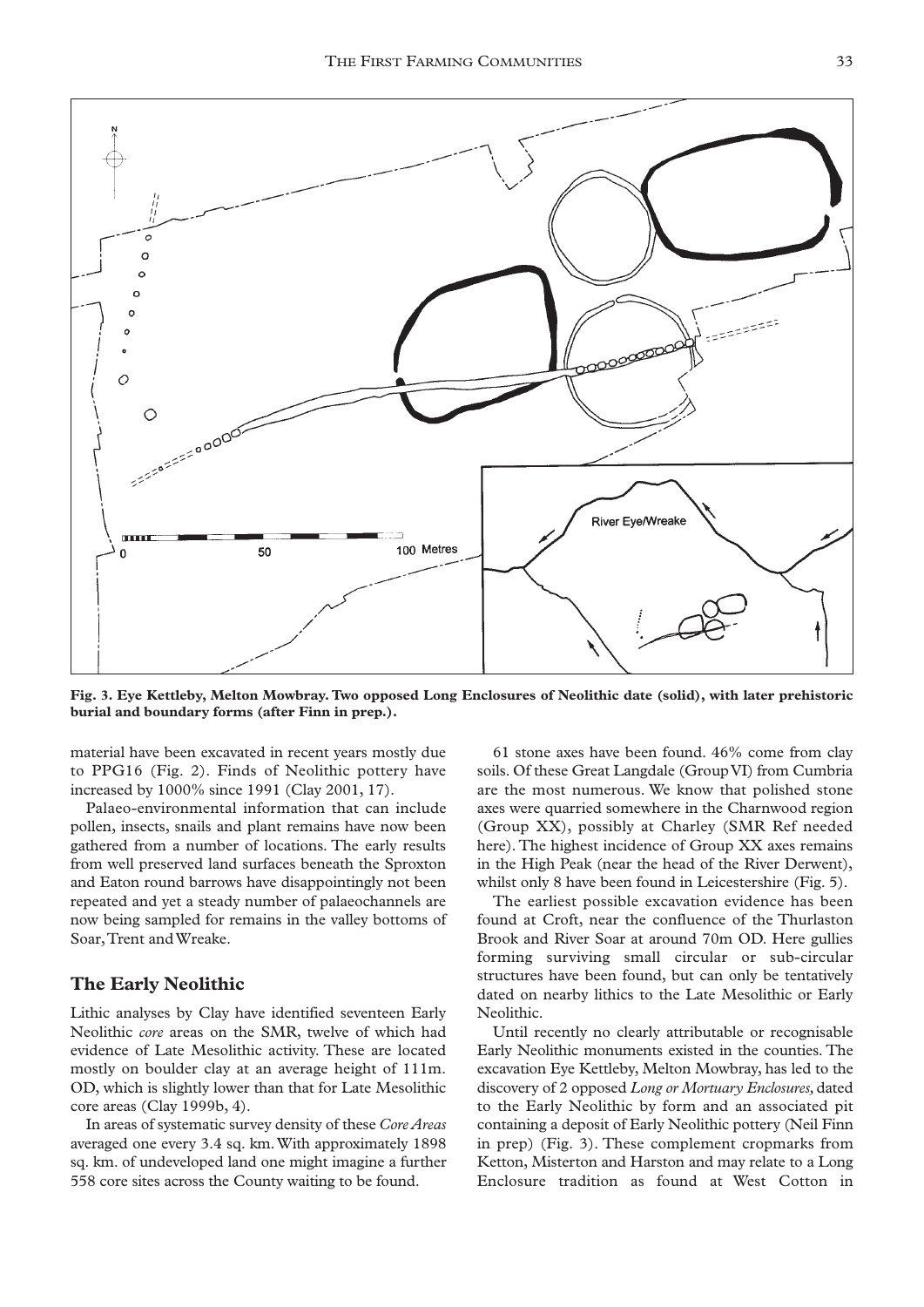

**Fig. 4.The causewayed enclosure at Husbands Bosworth**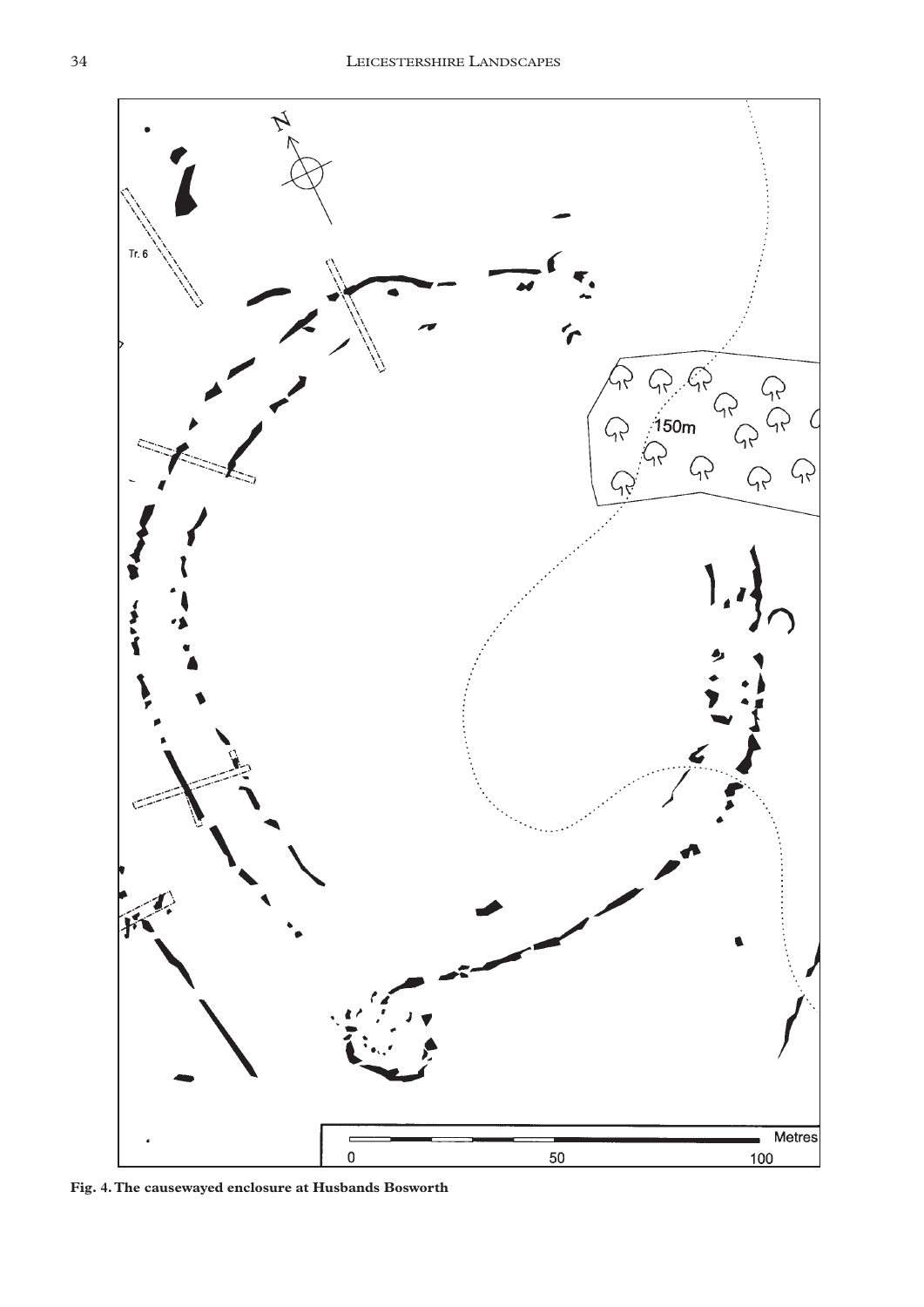Northamptonshire (Windell 1988, 88). No clear Long Barrows or communal burial areas as such are known in these Counties, and are lacking in the midlands in general.

The geophysical prospection of a flint scatter at Husbands Bosworth prior to development has detected a causewayed enclosure (Fig. 4).

The monument has closest affinities with relatively near neighbours at Barholm in Lincolnshire and Briar Hill in Northamptonshire (Palmer 1976, 184 Figs 14- 15; Bamford 1985), supporting a notion of regional traditions. Limited excavation of the massive monument ditches produced Early Neolithic decorated pottery from a late infill.

The enclosure sits between the heads of the Avon, Soar and Welland again suggesting the importance of watercourses in the landscape. The cropmark of another possible causewayed enclosure comes from Appleby Magna.

No Cursus Monuments are known in the County, although regionally two are known in the Trent Valley in South Derbyshire at Aston-on-Trent and Willington. Again, the apparent lack of monument may well be due to invisibility rather than actuality, or reflect landscape use. Cursus monuments have been interpreted as perhaps lying between regions and acting as mediating mechanisms between groups. It has been noted that the two south Derbyshire cursus monuments of Aston on Trent and Willington, effectively lie between the source of Group XX axes, and their most common occurrence (Roy Loveday *pers. comm.*).

Early Neolithic environmental information comes from palaeochannel deposits near to the Croft site, and also from Kirby Muxloe, where pollen and insects indicate undisturbed mixed woodland (Rosseff *et al.* forthcoming; Brown forthcoming).

This is complimented by evidence of woodland clearance from a buried soil beneath EBA barrow at Sproxton on the Jurassic ridge, where the fire-clearance of woodland is interpreted and dated to 3990-3810 BC. Here soils and snails indicate a possible arable phase followed by pasture with no woodland regeneration before construction of the barrow in the Early Bronze Age (Clay 1981, 10).

#### **Late Neolithic/Early Bronze Age**

Clay interpreted 25 Late Neolithic core areas from lithic scatters - again the highest proportion on boulder clay, with a slightly decreased altitude of 104.3m OD. *Core Area* density increased to an average of one per 2.55 sq km, giving a further 744 potential Late Neolithic *core* sites.

Late Neolithic pottery (excluding Beaker) was in 1982 restricted to a single sherd of Grooved Ware recovered from a gravel pit by geologists in Thurmaston (Liddle 1982, 19082, I, 12-13). Further Grooved Wares have been excavated from two sites within 1km. from this find at Syston (Meek 1998, 184) with assemblage of tools and fresh flakes/debris and Wanlip (Ripper 1999, 115) upslope from and complimenting the flint assemblage with Late Neo/EBA component excavated from the Iron Age site (Beamish 1999) and also from Kirby Muxloe (Cooper 1994), Queniborough (APS developer report), Braunstone (APS developer report), and EyeKettleby (Neil Finn *pers. comm.*; Fig. 6). At Braunstone and Eye Kettleby the pottery came from wide shallow pits

Late Neolithic Impressed Wares (Peterborough Ware) have been excavated at Lockington (Woodward in Hughes 2000) Enderby (Clay 1992), Husands Bosworth (ULAS developer report), Oakham (Clay 1998), Wanlip (Ripper 1999), and most recently from Braunstone (APS developer report). Developers, and not research have dictated the location of all these sites, although it is worth noting the location of the recent Grooved ware finds in relation to confluences and Rivers.

There are no definite henge monuments, but the penannular ditch below the later barrow at Eaton excavated in 1978 (Clay 1984) can now be added to by another recently excavated example located on the western periphery of the Causewayed Enclosure at Husbands Bosworth (Jon Coward *pers. comm.*).

A multi phase Late Neolithic Pit Circle has been excavated at Oakham (Clay 1998) whilst a cropmark at Rearsby may be of a similar form. Early Bronze Age barrows, mostly recognised as circular crop-marks are ubiquitous and number between 250 and 300; important buried surface information can be preserved, although the quality of data from the 1970s excavations remains disappointingly unrepeated in these counties. Standing out from recent discoveries is the rich deposit adjacent to a ceremonial ring ditch of 2 gold armlets, and a copper alloy dagger with two Beaker style vessels (importantly both incomplete and deposited as such), buried in a small pit on the northern edge of a circular ritual monument, at Lockington. The composite dagger was a Breton import. Calibrated radiocarbon dates of 2580- 2200 and 2190-1880 BC were obtained from organic material adhering to the dagger (Hughes 2000).

The burial lies in a barrow cemetery close to the Trent, near the confluences with Derwent and Soar. Again the watercourses may hold the key to the location.

Late Neolithic environmental evidence from palaeochannel deposits at Croft (Rosseff in prep.) and Kirby Muxloe (Brown forthcoming) indicate uncleared woodland with Lime - similar to other Midland sites. At Croft a post-elm decline mixed woodland showed some signs of disturbed ground, whilst at Narborough evidence for a partly cleared floodplain lay below a horizon dated to 2980-2035 BC (Brown 2000, 59). Pollen information from palaeochannel deposits at Hemington, near the confluence of the Trent and Derwent dating to 2880- 2475BC - indicates clearance and cereal cultivation (Brown and Smith in prep.). Pollen evidence from Early Bronze Age features at Lockington is broadly indicative of an open agricultural landscape (Greig 2000, 83), with evidence of grazing animals immediately prior to barrow mound construction (Hughes 2000, 99).

Late Neolithic/Early Bronze Age plant remains are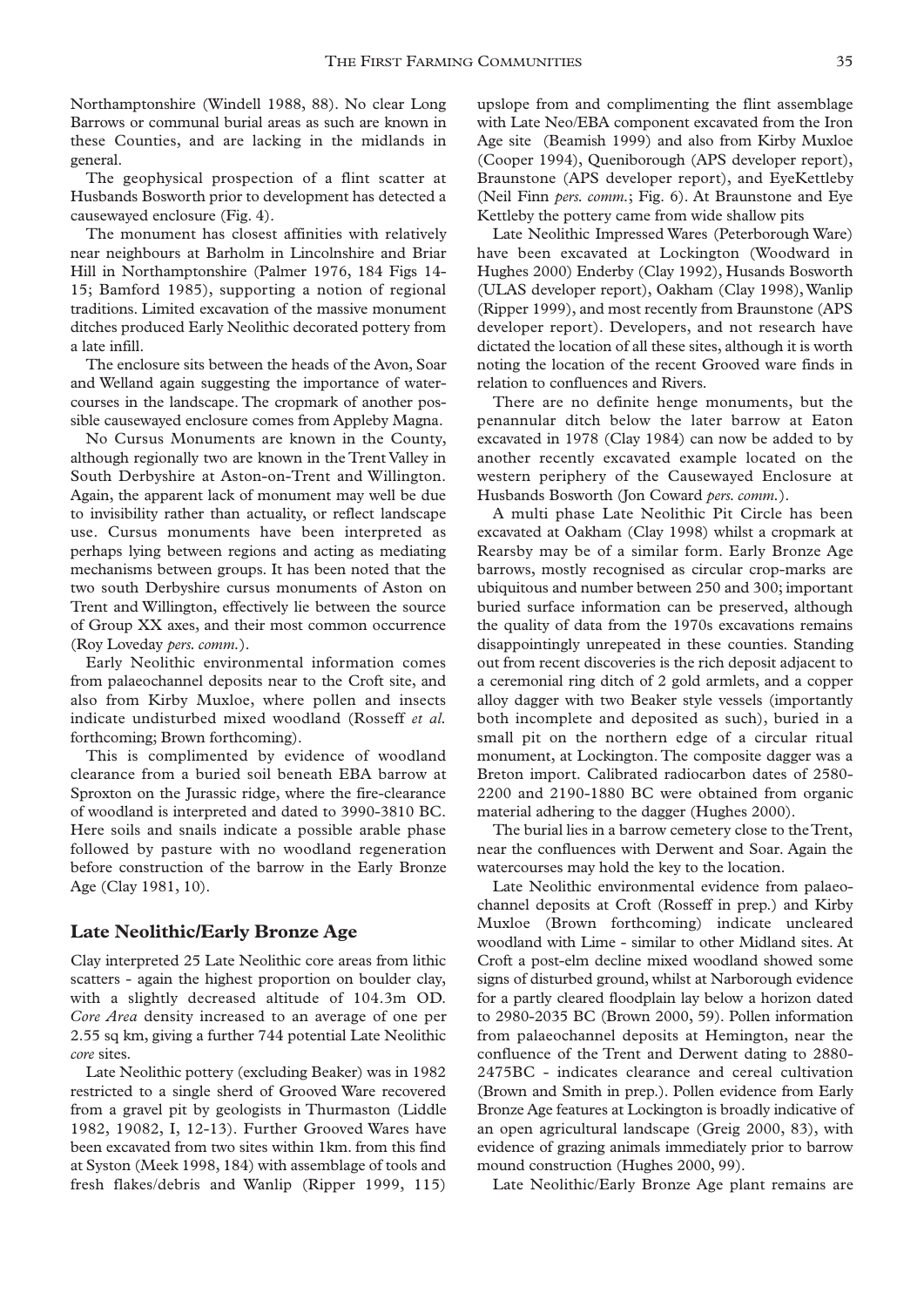

**Fig. 5. Major Rivers of the East Midlands, with probable location of polished stone axe Group XX (Charnwood), and their highest incidence in the High Peak, Derbyshire, with Cursus monuments (C) at Willington/Potlock (left) and Aston-on-Trent (right).The causewayed enclosure at Husbands Bosworth (CE) sits at watershed of Avon,Welland and Soar.**

extremely few and far between; they include bread wheat, barley and hazelnut shell from the Late Neolithic pit circle at Oakham (Monckton 1998, 323), and Emmer wheat from a pit at Lockington (Moffett & Monckton 2000, 81). Cereal Grains have recently been found at Braunstone (Albone 2001).

Bone assemblages are disappointingly rare (and significantly have not been added to since 1983) with only small assemblages from Sproxton and Oakham which include cattle, sheep, pig, red deer, roe deer, and small mammal species at the latter indicating proximity to woodland.

#### **Discussion**

So what does this all add up to? From the limited amount of work done to date it is abundantly clear that people were exploiting this region throughout the

prehistoric past but the question is how. The quantity of available information is not yet sufficient to enable firm conclusions regarding the activities of the first farmers. Although much new data is constantly emerging, this is still the start.

What little environmental evidence that there is does not indicate large amounts of clearance. The available evidence indicates that the landscape remained predominantly wooded until at least the middle of the Second millenium BC. The pollen evidence at Hemington indicates cereal cultivation but elsewhere this is only suggested by the scant grain finds and an interpreted arable phase at Sproxton. So the groups living in this area, leaving flint scatters, monuments and pottery, were, perhaps, largely woodland and not field dwellers. These must have had a network of communications and pathways that traversed their environments. Obviously the streams and rivers are the most continuous and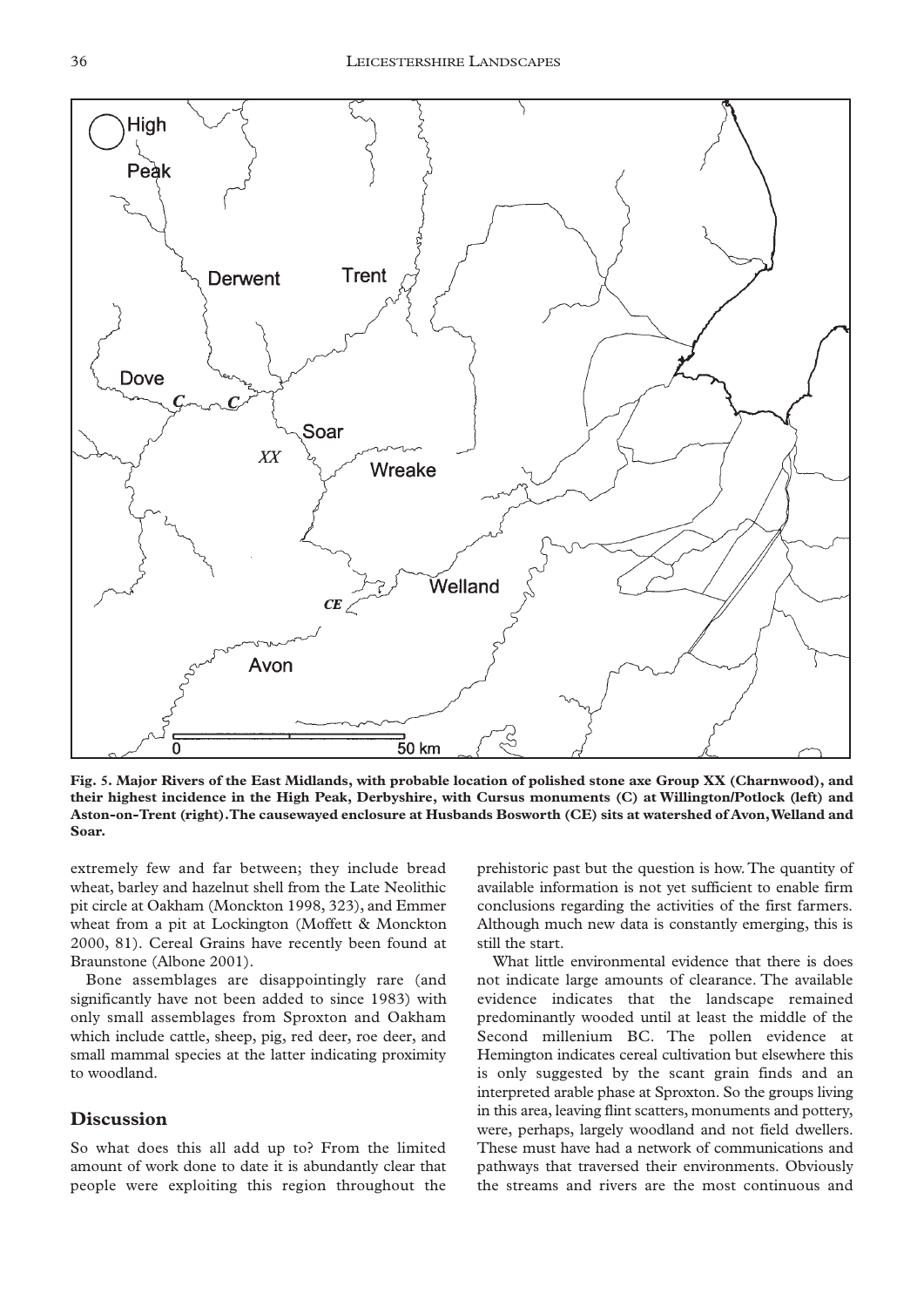

**Fig. 6. Later Neolithic Grooved Ware vessels: Upper from Eye Kettleby, Melton Mowbray, Leicestershire in Woodlands style (by C.Hegarty) and lower from Braunstone, Leicester in Clacton style (by D. Hopkins courtesy of APS).**

permanent communication and boundary network. Small clearings whether formed by nature (lightning, wind) or encouraged by man (over-browsing, axe, fire, or ringbarking) were places to which animals and people would return, where prey might be found, old camps reestablished, and kin groups meet (Edmonds 2000). We might expect these clearings to be scattered along traditional routes. There is good evidence to suggest that the Middle Trent between the confluences of the Dove in the west, and the Derwent in the east became increasingly important during the Neolithic - it is host to numerous ritual monuments including the cursuses and also henges, and later barrow cemeteries.The confluences and heads of rivers appear important - perhaps locally the confluence of Soar and Wreake had importance, with our Grooved Ware cluster, and Husbands Bosworth at the Avon/Welland/Soar watershed.

A suggested model has been one of non-intensive agricultural practices using long-fallow horticulture -

clearance, cultivation, abandonment, regeneration (Boserup 1965) with some animal pasturing as additions to the indigenous Mesolithic subsistencies - colloquially phrased the 'Mesolithic with knobs on'. Early Neolithic groups continue to gather and hunt like their forebears. Later, the tending and grazing of stock becomes more intensive, as does the extent of cultivation practices and consequently shorter fallow periods follow with an increasing need for more permanent - but not necessarily sedentary - settlement.

Recently the assumptions underlying the long fallow/short fallow model have been questioned. It is possible to cultivate small plots or gardens in the long term without the need for the plough or long fallow periods, and to maintain fertility by manuring or crop rotation (Jones 2000, 83). Small-scale, but permanent or semi-permanent, cultivation would fit equally well with the evidence for limited woodland clearance.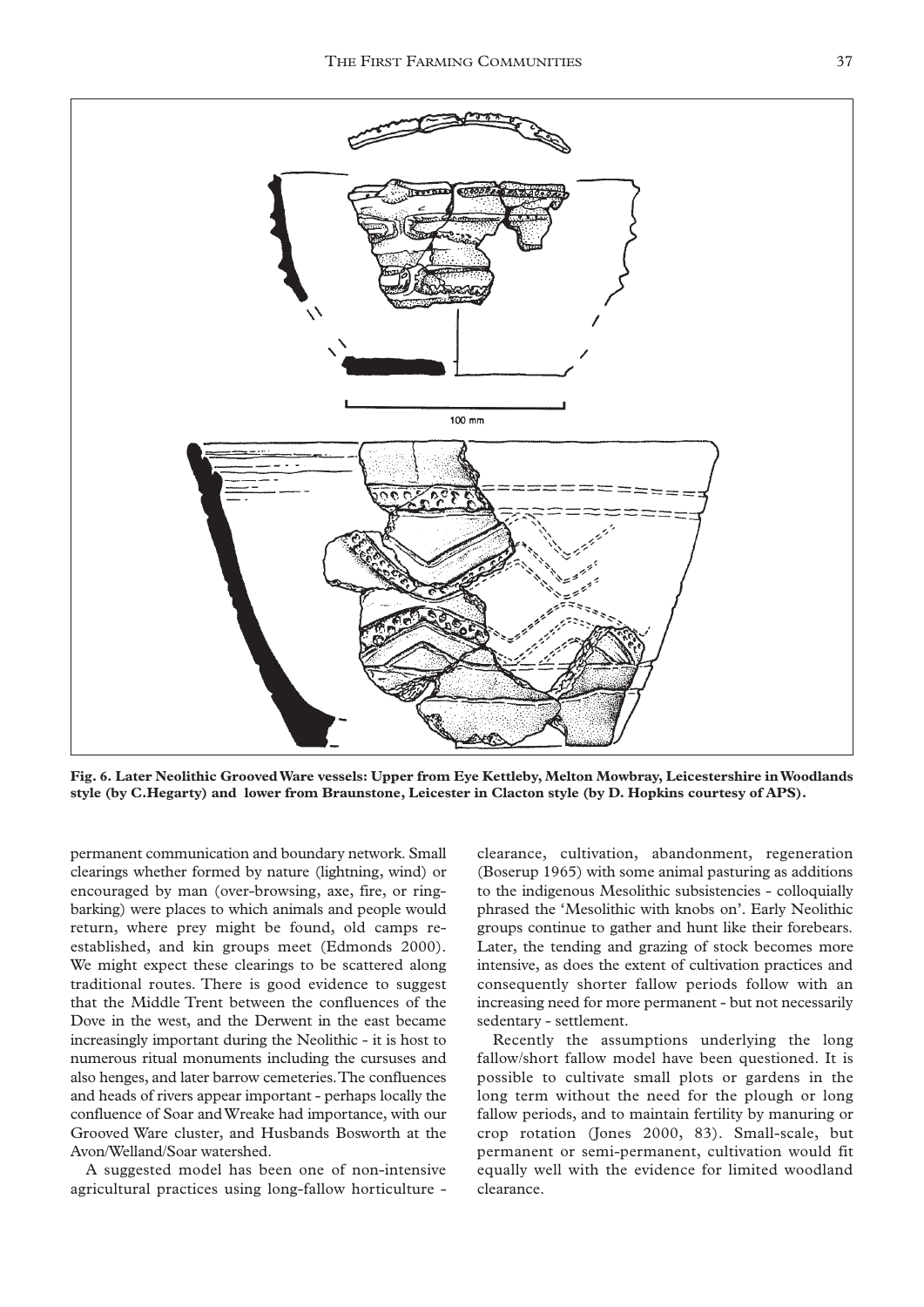We can imagine fragmented, diverse and dispersed groups, practising herding and limited cultivation, hunting and collecting and moving according to resource and need. Their density and the focus of *core activities* increases and shifts down the valley through time, perhaps in response to increased need for grazing areas.

Our Neolithic finds distributions may not indicate clearance for cultivation, or even collection of winter leaf fodder, but clearance for grazing. In the Thames Valley herding and the creation of extensive tracts of grazing land has been recognised as a major part of Neolithic life (Barclay & Hey 1999, 74). With a varied subsistence, occupation would have shifted on a seasonal basis, with certain locations only seeing sporadic use, and others seeing more popular and more persistent use. River Valleys, flood plains, and the clay and stone plateau would have been inhabited in different ways and at different times. These seasonal movements may have only taken days - vale to wold, valley bottom or terrace to Charnwood hills in the west or clay hills in the east. Perhaps the varying activities are reflected in the variability of the flint scatters - small scatters with few diagnostic tools, perhaps one-off camps to repair tools, eat or sleep, and substantial scatters with a wide range of tools representing extensive repeated visits over the generations - high quality summer pastures or hard, protected winter ground (Edmonds 2000).

And what of the small pit groups containing Neolithic flints and pottery? The contents show selection of flint tools and flakes, with distinctive pottery sherds. These are fundamentally not rubbish deposits - not waste, or discard, but structured deposits, buried for a reason, perhaps marking family celebrations - feasts, deaths, a marriage or an agreement between groups (Edmonds 2000).

### **The Future**

New sites will be discovered throughout the County. Continued development in previously under researched alluvial areas will bring different types of sealed site to light. Sites of all periods sealed from both below and above (i.e. containing only one phase of material) are a priority. The work of community groups identifying the flint scatters must continue - perhaps marking those small clearings within the wildwood, where groups lived and met.

Our understanding of monuments will rapidly change. The use of remote techniques to discover otherwise invisible remains will increase in quality and quantity, and need not always remain a professional specialism. So where we can identify Neolithic and Early Bronze Age monuments, research into topography and view sheds, will identify other areas of potential.

We need food remains and more detailed environmental data. We need animal and human bone. Ironically the best potential here is from clayland pastures that are not currently ploughed, and where bone survives. The use of chemical analyses to indicate foodstuffs from residues in pottery must be used - in a region where bone assemblages are rare the use of such techniques can help redress the balance.

So the future is rosy! We have demonstrated a great potential for discovery - not to rediscover the first farmers of elsewhere, but to understand our own regional development. However, for the big picture we have to remain patient, and take a very long-term view. 2026 will surely see new understandings of Leicestershire and Rutlands agricultural roots, when we are, more out of the woods.

#### **References**

- Bamford, H., 1985 *Briar Hill, Northampton 1974-1978.* Northampton: Northampton Development Corporation Monograph **3**.
- Boserup E., 1965 *The conditions for Agricultural Growth.* Chicago.
- Bradley, R., 1992 'An Oval Barrow at Abingdon', Oxfordshire, *Proc Prehist Soc* **58**, 127-142.
- Bradley, R., 1998 *The Significance of Monuments.* London.
- Brown, A. G., 2000 'Floodplain Vegetation History: Clearings as Potential Ritual Spaces?', *in* A.S. Fairbairn (ed.), *Plants in Neolithic Britain and Beyond.* Neolithic Studies Group Seminar Papers **5**, 49-62. Oxford: Oxbow Books.
- Brown, A. G., 'The pollen analysis', *in* L. Cooper *The excavation of an Iron Age and Roman settlement at Kirby Muxloe, Leicestershire.*
- Brown, A. G., and Smith, D. N., forthcoming *Environmental remains at Hemington.*
- Clay, P., 1981 *The Excavation of Two multi-phase Barrows at Sproxton and Eaton, Leicestershire.* Leicester Museums and Art Galleries and Records Service Archaeological Report No. **2**.
- Clay, P., 1989 'Out of the Unknown. Approaches to Prehistoric Archaeology in Leicestershire', *in* A.M. Gibson (ed.) *Midlands Prehistory.* Oxford: British Archaeological Report (British Series) **201**, 111-121.
- Clay, P., 1992 'An Iron Age Farmstead at Grove Farm, Enderby, Leicestershire', *Trans. Leics.Archaeol. Hist. Soc.* **66**, 1-82.
- Clay, P., 1998 'Neolithic-Early Bronze Age pit circles and their environs at Burley Road, Oakham, Rutland', *Proceedings of the Prehistoric Society* **64**, 293-330.
- Clay, P., 1999a 'Leicestershire An Archaeological Resource Assessment of the Neolithic and Bronze Age Leicestershire and Rutland East Midlands, Archaeological Research Framework. http://www.le.ac.uk/archaeology/east\_midlands\_research\_framework.htm.
- Clay, P., 1999b 'The Neolithic and Bronze Age of Leicestershire and Rutland',Trans. Leics. Archaeol. Hist. Soc. 73, 1-18.
- Clay, P., forthcoming 'Resource and Research Agenda for the Neolithic and Early-Middle Bronze Age', in N. Cooper (ed.), East Midlands Archaeological Research Frameworks.
- Cooper, L., 1994 'Kirby Muxloe', Trans. Leics. Archaeol. Hist. Soc.
- 68, 162-5.<br>Cooper, N., (ed.) forthcoming East Midlands Archaeological Research Frameworks. Leicester University: School of Archaeological Studies. http://www.le.ac.uk/archaeology/east\_midlands\_research\_framework.htm.
- Darvill, T., and Thomas, J., 1996 *Neolithic Houses in Northwest Europe and Beyond.* Neolithic Studies Group Seminar Papers 1. Oxford: Oxbow monograph **57**.
- Edmonds, M., 2000 *Ancestral Geographies of the Neolithic.*
- Fairweather, A. D., and Ralston I. B. M., 1993 'The Neolithic timber hall at Balbridie, Grampian Region, Scotland - the building, the date, the plant macrofossils', *Antiquity*, **67**, 313-323.
- Garton, D., 1987 'Buxton', *Current Archaeology,* **103**, 250-253.
- Gibson, A., 1998 'Neolithic Pottery', *in* P. Clay.
- Greig, J., 2000 'The Pollen Remains', *in* G. Hughes, 82-83
- Hey, G., 1997 'Neolithic Settlement at Yarnton, Oxfordshire', *in* Topping (ed.) *Neolithic Landscapes* NSG Seminar Papers 2. Oxford: Oxbow monographs **86**, 99-112.
- Hughes, G., 2000 *The Lockington Gold Hoard. An Early Bronze Age Barrow Cemetery at Lockington, Leicestershire.* Oxford: Oxbow Books.